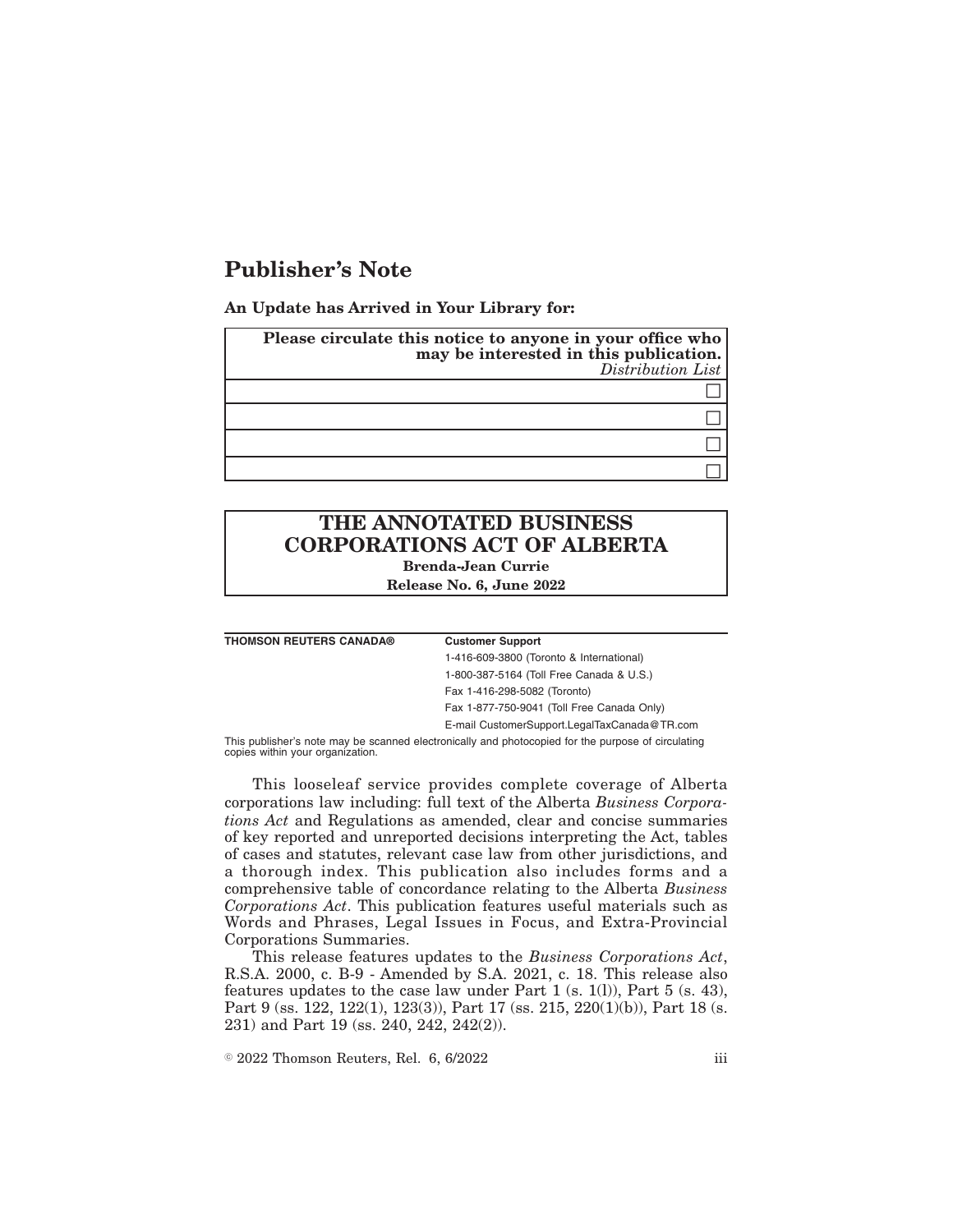### **New Binder**

• Please note that a new binder is included with this release. Please redistribute the pages as indicated in the filing instructions and consult the Contents Checklist for reference. **Section 122 — Duty of Care of Directors and Officers —** The defendants argued that they could not be held liable for any breach because the party to whom they owed the duty, the general partner, was different than the party that suffered the loss, the limited partnership. It would be an anomalous result if the law offered no remedy for the breach of a director's fiduciary duty in circumstances where the limited partnership suffered the resulting loss. If that were the case, directors could act with impunity to damage the interests of the limited partnership, including by engaging in self-dealing, and there would be no remedy for such a breach of fiduciary duty. The law of fiduciary duties, which is based in equity, should not brook such a lacuna in its remedies (decided under Ontario Business Corporations Act, R.S.O. 1990, c. B.16, s. 134(1); same wording): *EXTREME VENTURE PARTNERS FUND I LP v. VARMA*, 2019 ONSC 2907, 2019 CarswellOnt 7501, 94 B.L.R. (5th) 38 (S.C.J. [Commercial List]); additional reasons 2019 ONSC 4459, 2019 CarswellOnt 11923, 148 O.R. (3d) 360, 94 B.L.R. (5th) 119, 46 C.P.C. (8th) 148 (S.C.J. [Commercial List]); additional reasons 2020 ONSC 651, 2020 CarswellOnt 1320 (S.C.J. [Commercial List]); reversed in part on other grounds (2021), 2021 ONCA 853 (Ont. C.A.); additional reasons at 2022), 2022 ONCA 5 (Ont. C.A.); reconsideration refused (2022), 2022 ONCA 57 (Ont. C.A.). **Section 215 — Other Grounds for Liquidation and Dissolution pursuant to Court Order —** The court acknowledged that the "shotgun" process is not the "default" or "presumptively appropriate'' order, but noted that it has generally been recognized as being an efficient means of arriving at a fair sales price in the event of a deadlock (decided under British Columbia Business Corporations Act, S.B.C. 2002, c. 57, s. 324; different wording): *SONDERHOFF v. ELLESMERE FARM CORPORA-TION* (2021), 2021 BCSC 2311 (B.C. S.C.). **Section 242 — Relief by Court on the Ground of Oppres-**

**sion or Unfairness —** The court rejected the argument that the petition was out of time. The petitioners did not rest their claim on any single oppressive act which occurred prior to the execution of a Tolling Agreement, but argued that the entire context of the relationship — including conduct after the Agreement was signed — was such that their interests had been harmed by the respondents' oppressive conduct. It was not open to the respondents to rely on the Tolling Agreement to insulate themselves from judicial intervention for allegedly oppressive conduct which continued today (decided under British Columbia Business Corporations Act, S.B.C. 2002, c. 57, ss. 227; different wording,